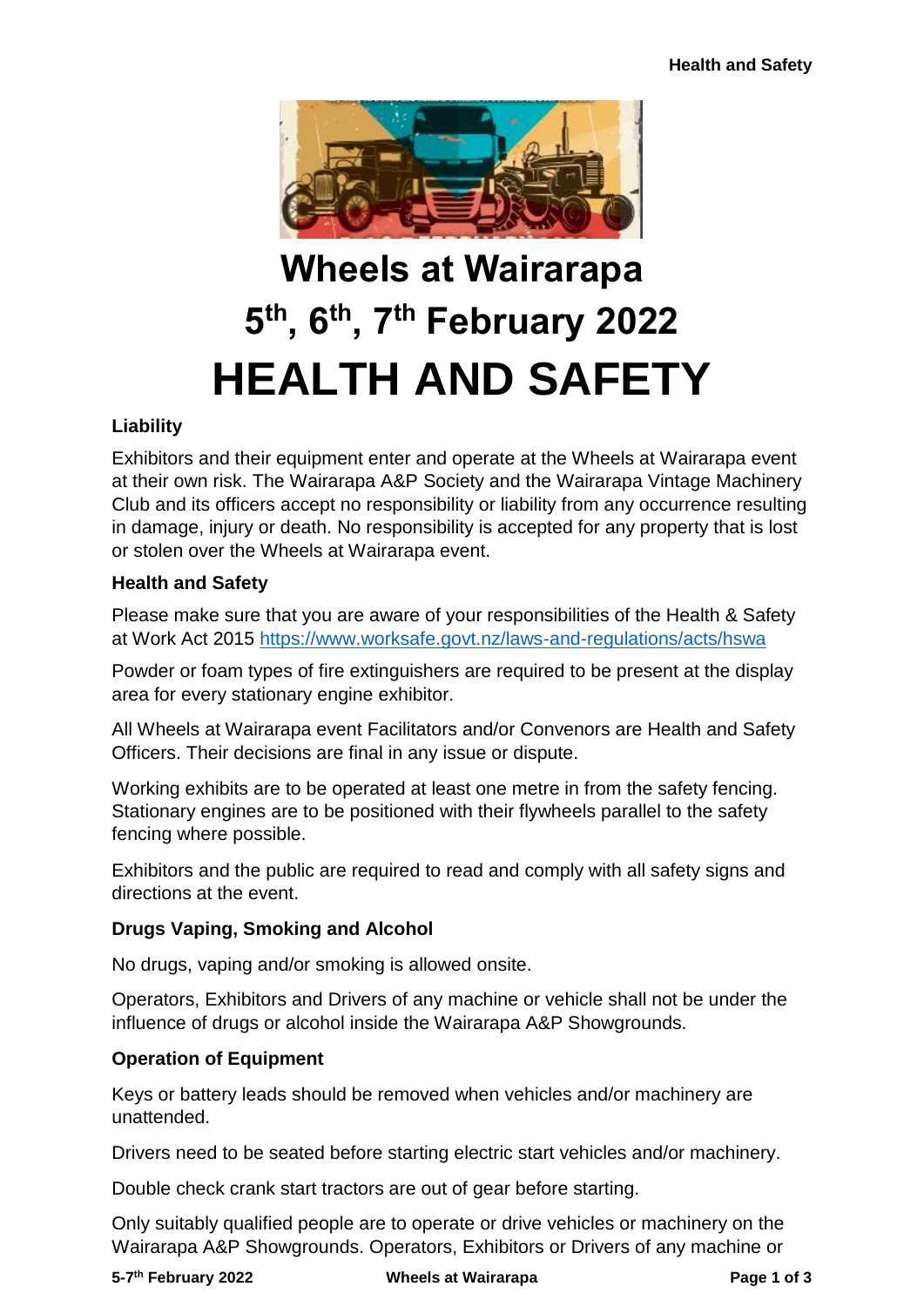vehicle being moved, operated or driven inside the Wairarapa A&P Showgrounds shall be 16 years of age and over and competent to do so.

All children are to be kept well clear from any potential danger zones at all times.

No passengers on vehicles or machinery unless the vehicle or machine is designed for passengers. No standing on any vehicle or machinery drawbars.

No person is to operate any item of machinery without prior permission from the owner or operator of that item. Equipment operation is to be carried out in a safe and responsible manner at all times.

Operators are advised to observe the following:

- Use appropriate ear protection around operating machinery
- Wear suitable safety footwear
- Make sure your clothing is suitable e.g. avoid loose clothing or footwear
- Be aware of open governors and gearing, flywheels, belts, chains and moving machinery
- Stop engines and machinery before changing configurations or making repairs

Unguarded pulleys, shafts and belts are to be operated carefully. All-purpose made machinery guards should be fitted.

#### **Speed Limits**

All vehicles, tractors and self-propelled machinery are to be driven quietly and safely within the Wairarapa A&P Showgrounds.

Walking speed is the maximum speed for any vehicle or machine moving inside the Wairarapa A&P Showgrounds.

## **Fuel and Oil**

Fuel and oil are to be kept in designated safe and secure fuel containers. The containers need to be stored safely away from operating vehicles, machinery and the public.

All equipment should be shut down before refuelling.

Please avoid bringing excess quantities of fuel to the Wheels at Wairarapa event.

No fuel will be supplied onsite.

## **Loading / Unloading Banks, Ramps and Machinery**

Appropriately rated chains or straps should be used. One person only to clearly direct the lifting operator at all times. If there is any doubt about the lifting operations, STOP and reconfigure.

The vehicle or trailer should be moved under or away from the suspended load.

Loading banks are available at the Wairarapa A&P Showgrounds.

When loading or unloading at banks, vehicles should be positioned safely against the bank, engines should be switched off and all brakes applied. Bulldozer blades should be kept as low as possible during loading and unloading operations.